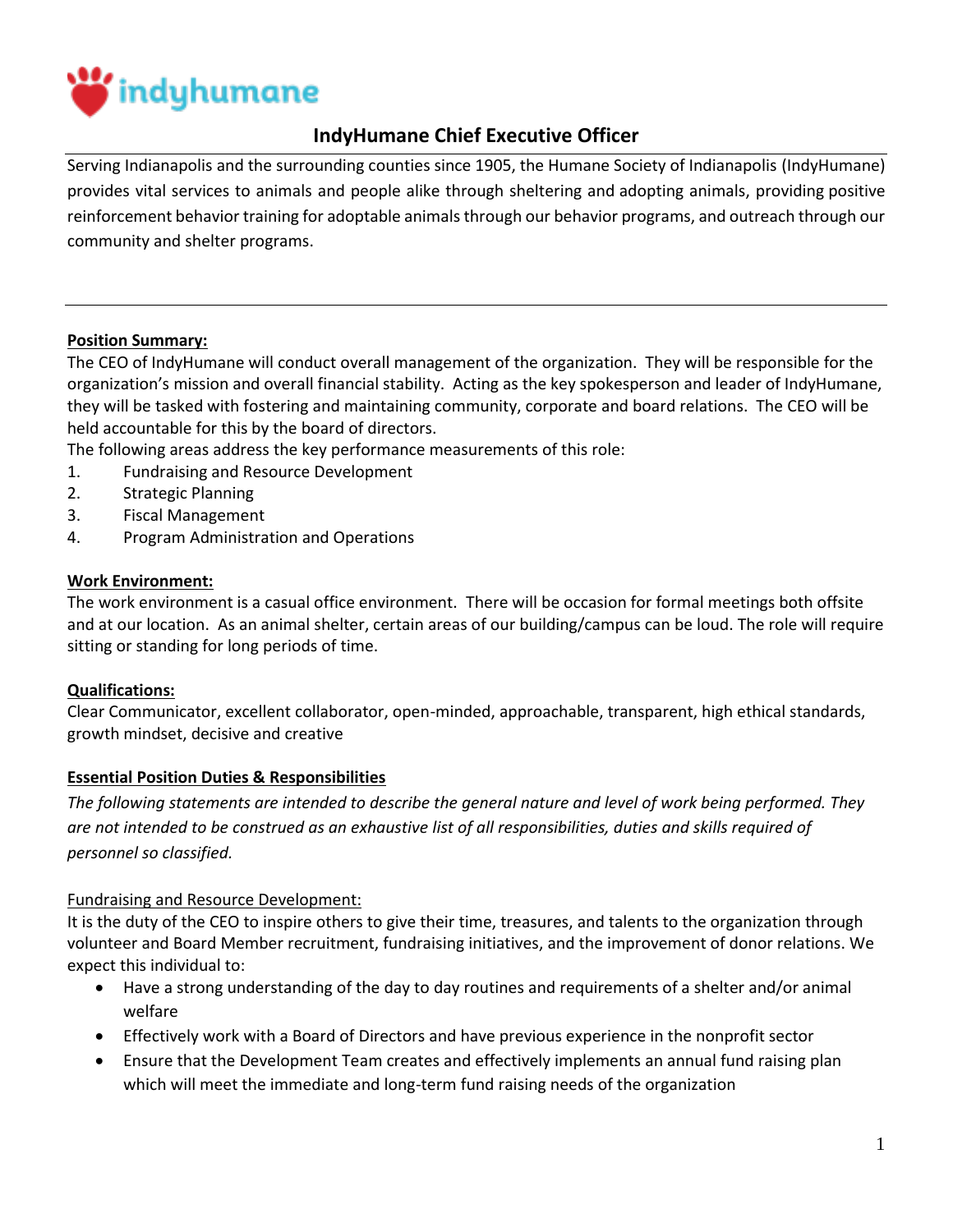- Collaborate with representatives of other animal welfare organizations, local businesses and community groups to develop relationships, implement programs, and improve donor acquisition
- Present new income opportunities to the Board designed to increase operating revenue through both innovative and established channels (i.e. social media, radio, search engine optimization)
- Maintain relationships with existing and prospective donors
- Understand capital campaign components and conduct major gift solicitations

### Strategic Planning:

The CEO will partner with the Board to develop strategic initiatives and action plans by:

- Working with the Board to develop and implement appropriate goals and strategies to advance the mission of the organization
- Leveraging the knowledge, resources and contacts of the Board Members and their individual areas of expertise
- Identifying the organization's strengths and weaknesses by keeping informed on animal welfare industry trends, opportunities and threats and adapt strategies to changing conditions
- Working to identify staffing opportunities in order to launch new programs or services, improve efficiencies and/or expand organization success
- Employing outside consulting help when applicable for analysis, support and the implementing new programs/services

## Fiscal Management:

The CEO works with the Chief Financial Officer to oversee financial and budgetary planning that aligns with the goals and strategic needs of the organization. Our CEO will:

- Demonstrate the ability to establish an annual budget and work within budgetary guidelines
- Explore efficiency and expense management opportunities
- Possess knowledge of financial statements, financial reporting and summaries
- Provide oversight in the preparation of financial reports, budgets, summaries, and will monitor compliance of expenditures within approved budgetary constraints
- Oversee the negotiation of service contracts

### Program Administration and Operations:

Because the CEO has oversight of operations, personnel, financials, programs, donor stewardship, retail, fund raising, marketing and communications, the CEO is responsible for:

- Reporting to the Board regarding any challenges, animal welfare market changes, competition and successes facing the animal welfare industry
- Providing guidance to the Board for both short and long term needs for growth and sustainability
- Suggesting methods to improve, adapt and strategically enhance programs and services
- Attracting, hiring and retaining a diverse and competent team of staff and volunteers
- Ensuring that the organization has in place sound risk management policies, adequate insurance coverage, accounting payroll and cash management system, appropriate personnel policies and system for staffing all in accordance with good accounting practices, audit compliance, shelter accreditation and employee safety standards
- Planning for appropriate use of technology and efficient space management
- Providing staff oversight for operations including management of staff and volunteers which includes mentoring, motivating, hiring, termination, and required reviews